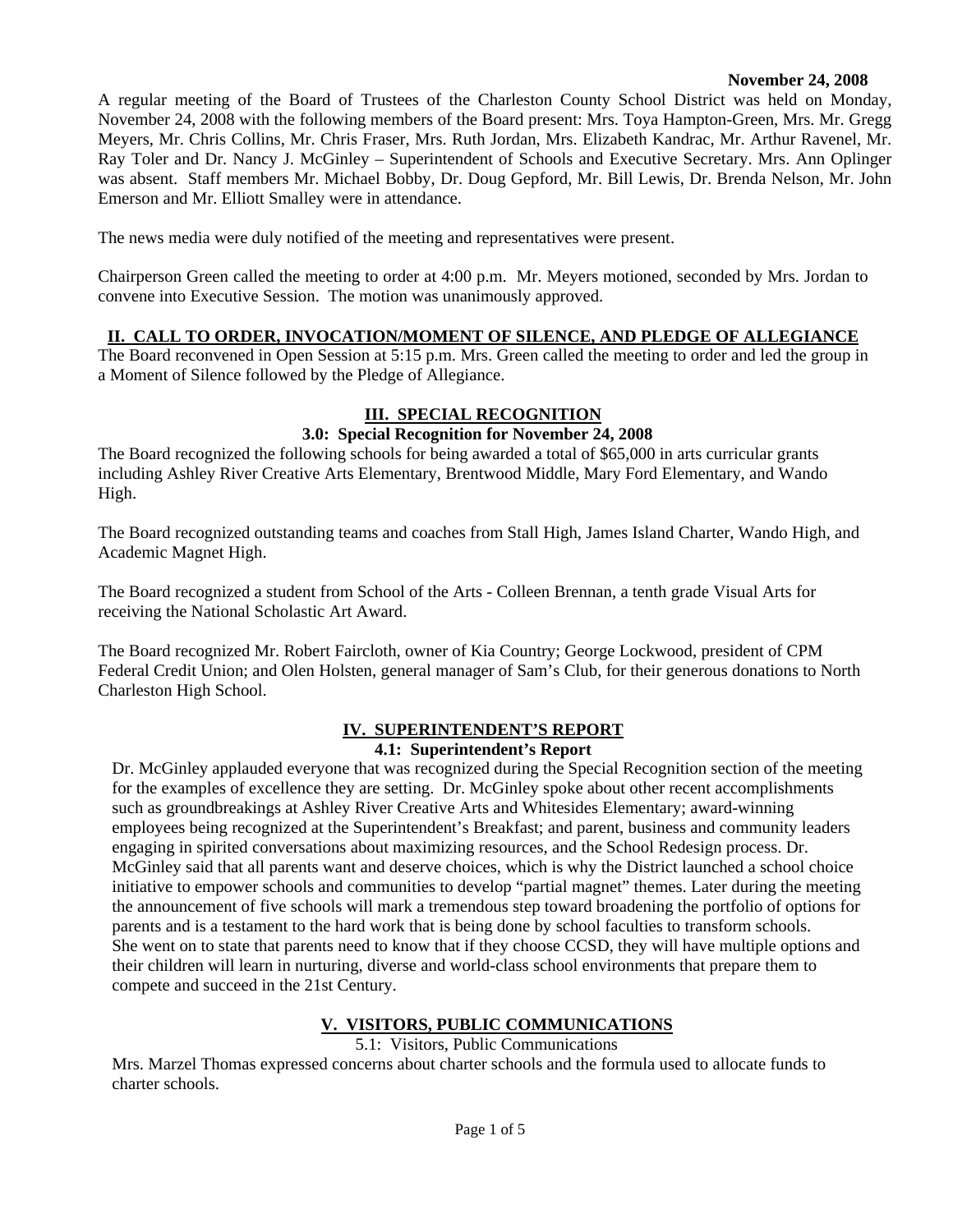Mrs. Rabiah Harris, a teacher at Charleston Progressive Academy spoke about the school's accomplishments.

Ms. Robin Daisley, Master J'Quan, Mr. Joseph Bailey, Mr. John Cobb – Drayton Hall Principal, Ms. Wendy Smith, Ms. Mary Carmichael, and Mr. Park Dougherty addressed the board in support of Drayton Hall's charter application urging the Board to approve application.

Mr. Nelson Ohl and Ms. Liz King asked the Board to consider a new facility for Montessori Community School.

## **VI. APPROVAL OF MINUTES/EXECUTIVE SESSION AGENDA ITEM**

#### **6.1: Open and Executive Session Minutes of November 10, 2008**

Mr. Meyers motioned, seconded by Mrs. Jordan approval of the minutes of open session and executive session of November 10, 2008. The motion was approved 8-0.

## **6.2: Motions of Executive Session of November 24, 2008**

The Board approved the following motions that were made in Executive Session on November 24, 2008:

- 1.1 Student Appeal Hearing The Board identified a date for a student appeal hearing.
- 1.2 Teacher Appeal Hearing The Board identified a date for a teacher appeal hearing.
- 1.3 Legal Briefing The Board heard legal briefing in Executive Session. No action was taken.
- 1.4 The Board approved the recommendation to approve Change Order #001 in the amount of \$252,195 for North Charleston High School Project #5655. This project is funded by 2005-2009 Capital Improvement Program budget.
- 1.5 The Board discussed a personnel matter in Executive Session. No action was taken.

### **6.3: Financial Minutes of November 10, 2008**

Mr. Meyers motioned, seconded by Mrs. Jordan approval of the financial minutes for November 10, 2008. The motion was approved 8-0.

## **VII: MANAGEMENT REPORT**

## **7.1: Financial Reports – General Operating Funds and Capital**

Mr. Michael Bobby briefed the Board on Financial Reports: General Operating Funds and Capital Funds. In reference to the General Operating Funds, Mr. Bobby pointed out that further reductions were anticipated early in 2009. Also in regards to Capital Funds, Mr. Bobby said the District would have funds to compete the 2005- 2006 building program.

## **VIII: CHARLESTON ACHIEVING EXCELLENCE UPDATE**

# **8.1 Neighborhood Planning Team Update**

Dr. Brenda Nelson presented information regarding Neighborhood Planning Teams. As part of its School Choice Initiative launched in January, the Charleston County School District awarded partial magnet status empowering schools to create new themes and disciplines that will serve students within their attendance zones and beyond—to five schools. The recipients of the 2009-2010 Neighborhood Planning Team partial magnet grants were as follows:

- District 2 Laing Middle School Science and Technology. Their business partner is the College of Charleston.
- District 9 Haut Gap Middle School Advanced Student Program. Their business partner is the College of Charleston.
- District 4 Chicora Elementary Communication theme. Their business partner is the College of Charleston.
- District 20 Memminger Elementary Global Studies theme. The business partner is the College of Charleston.
- District 20 Mitchell Elementary Math and Science theme. Their business partner is MUSC.

#### **8.2: Board Committee Reports**

Page 2 of 5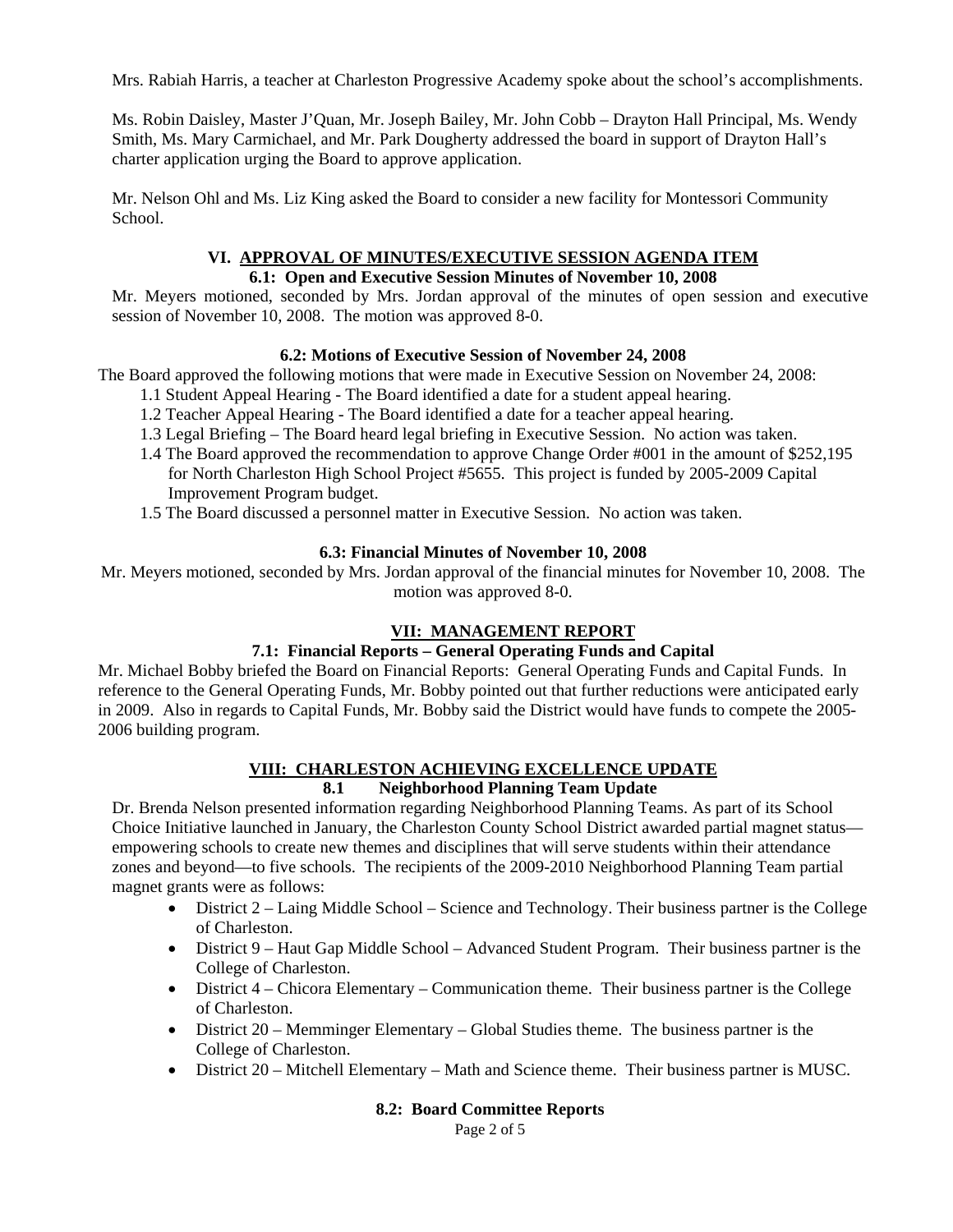- A. Finance and Audit Committee On behalf of the Finance and Audit Committee, Mr. Fraser said the audit of June 2008 will be presented to the Board on December 8, 2008.
- B. Mrs. Green stated that the Policy Committee will be chaired by Mrs. Jordan.

## **8.3: School Board Vision Discussion**

Mrs. Green announced that this new agenda item will allow Board members to discuss new issues faced by the Board. She suggested Board Goals be identified to implement success and academics in the district. Goals identified will be recorded and revisited throughout the year. The Board shared their thoughts on visions for the Board as follows:

- Mrs. Kandrac Increased involvement in Schools (Superintendent and Board)
- Mr. Collins Closing the Achievement Gap in Math and English, Creation of Career Centered schools for non college-bound student
- Mrs. Green Creation of policy to address the achievement gap, Board Evaluation and Data Analysis, addressing the Achievement Gap
- Mrs. Jordan Creation of policy to staff low-performing schools with high quality, effective teachers/principals, charging each school with formulating a plan for closing the achievement gap, and addressing needs at priority schools
- Mr. Meyers Evaluation of results and redirecting of activities, reducing time spent on agenda items with approval of items in accordance to state law and/or policies
- Mr. Ravenel Parental Involvement
- Mr. Toler Fairness to all employees

# **IX**. **POTENTIAL CONSENT AGENDA ITEMS**

- 9.1 Second Reading of Board Policy IJOC School Volunteers Mr. Meyers motioned, seconded by Mr. Ravenal approval of the second reading of Board Policy IJOC School Volunteers, with necessary revisions—removal of the words "with a minor". The motion was approved 8-0.
- 9.2 Center of Arts & Academics Project #5643/5779 Approval of Right of Way Mr. Meyers motioned, seconded by Mrs. Jordan approval of the recommendation to approve the right of way easement for the Charles Blanchard Construction Corporation to install a gravel driveway on the Center of Arts and Academic Campus property.
- 9.3 The Summit Program at Daniel Jenkins Academy  $(11<sup>th</sup>$  and  $12<sup>th</sup>$  grades) The Board received information on the Summit Program at Daniel Jenkins Academy. The program will begin December  $1<sup>st</sup>$  with twelve students to be accommodated in morning or afternoon programs. A full time guidance counselor will help students get their high school diplomas. There will be four sessions at 8:00 a.m., 12:00 p.m., 4:00 p.m. and 8:00 p.m. Two teachers will be in classroom to assist students will selfpaced program. APEX software will be used. Students may attend one or all four sessions.
- 9.4 Drayton Hall Charter Elementary School Charter Application Mrs. Green invited Drayton Hall Elementary Principal Mr. Cobb and other Drayton Hall Charter spokesperson to address the Board about the charter application. Mr. Cobb invited Mr. Bill Mosier and Mr. Park Dougherty. Mr. Cobb addressed the Board about concerns identified by the districts' General Counsel, John Emerson.

Mr. Cobb addressed each of the following concerns—

- racial balance to be addressed
- Lack of innovation the school will offer foreign language from K3, music for  $4<sup>th</sup>$  and  $5<sup>th</sup>$  grades, and lower class size.
- Timeliness of submission of application CCSD received the application the day after it was submitted to the state department.
- Funding the school is not asking for extra funds, just asking for funding for the 700+ students served.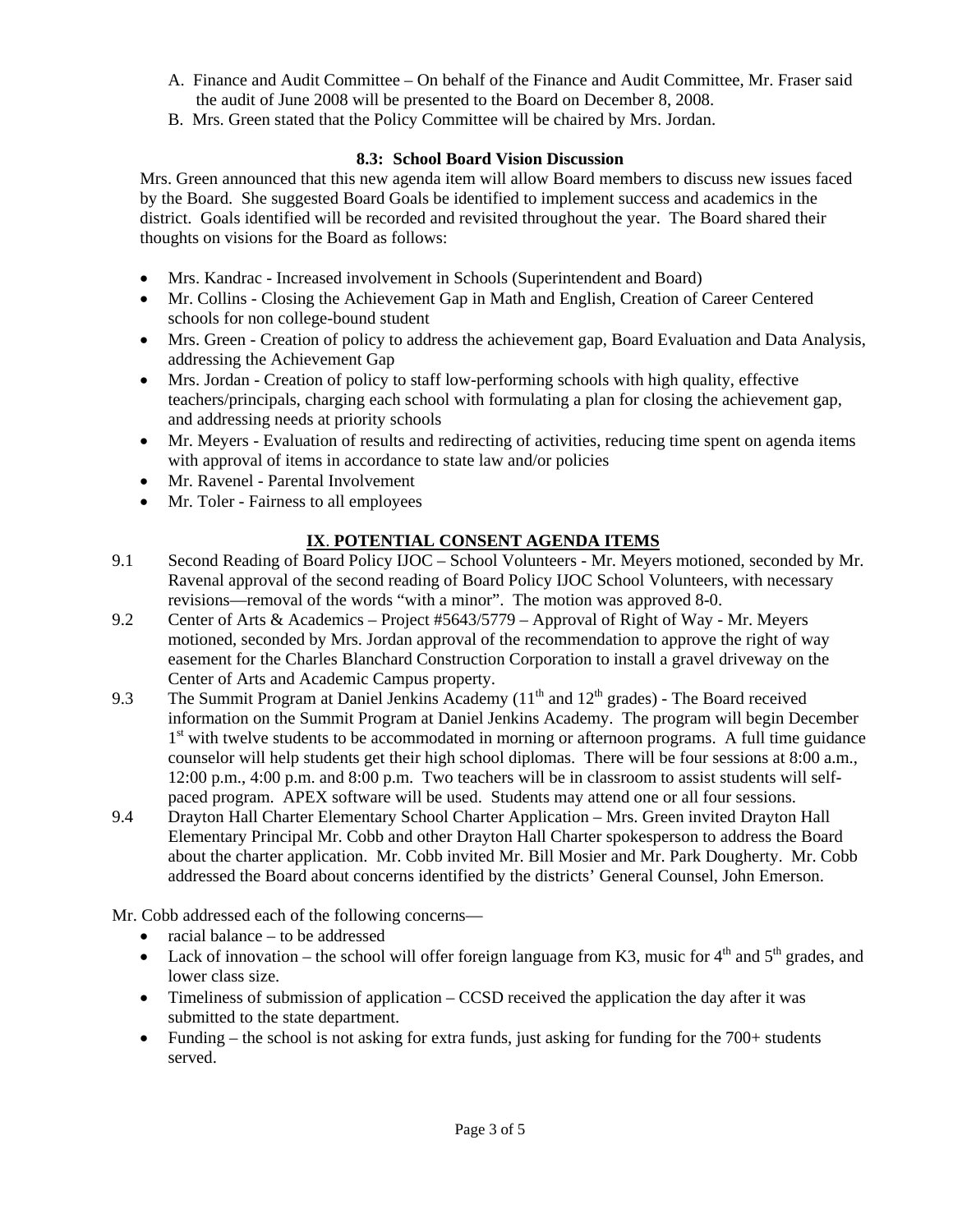Mr. Cobb went on to say that the school has a solid staff and parental support. The school's scores went down because of decreased funding.

Mr. Mosier addressed concerns about funding indicating that the charter funding formula would be used.

Mr. John Emerson, General Counsel for the District, stated that while staff favors school choice, the District recommends denial of the application. The District recommendation is a result of the current economic crisis. Approval of the charter for Drayton Hall Elementary would result in an additional \$2 million. All conversion schools would have to accept students and sibling of students currently there. Then, the school enrollment is open to a lottery, allow students from across the county to enroll there, resulting in neighboring schools, which are near capacity, having to bus kids to other schools. In keeping in the spirit of the charter law, innovative does not mean adding musinc and foreign language.

Dr. McGinley also stated the District's position on the charter application indicating that the adverse impact is a serious concern that could not be ignored, especially when some schools have to be closed. Drayton Hall would get an additional \$2 million if the charter was approved. The impact would also hurt the community. While existing students and siblings would be grandfathered in, new residents will not have anymore rights than those who live in other districts. This would result in transporting students to other schools. In reference to innovation, Dr. McGinley said schools were asked to apply for the Neighborhood Planning Team grants. Drayton Hall Elementary did not apply. Dr. McGinley said Drayton Hall will continue practices in CCSD or things already in place and that innovation does not exist. There are no obvious changes to enhance portfolio of options.

Mr. Cobb responded to stated that he will continue what is successful and add to it. In reference to new students coming into the district, Mr. Cobb said staff can't say that choice is only good when it is offered by the district.

Mr. David Pagernini, attorney for the charter school, said this is the third time the district has fought a charter school. He went on to say that permitting them to address the Board at tonight's meeting does not meet the requirement for a hearing and no information was provided to the charter attorney in advance. Mr. Pagenrini referenced the statute about adverse impact indicating that it was "not met".

Mr. Ravenel said after reading in his board packet that the charter would be denied he spoke to some people who were not aware of the recommendation. He went on to state that the reason the district doesn't like charter schools is because they assume independence and funding as a result of General Legislation. He said he wasn't sure whey Drayton Hall gets the lowest funding and went on to share his efforts in trying to keep the district from killing the Charleston Science and Math Charter School. That school is now doing great. Mr. Ravenel suggested that Senator McConnel and Representative Harrell who represent Drayton Hall Elementary will possibly draft legislation in support of the charter. In closing, he said he hoped to get support to approve the charter to avoid going to the Supreme Court and Local Circuit Court to resolve charter issues in the district.

Mr. Meyers said the law allows the board to evaluate charter schools annually and suggested if goals not met, schools should be evaluated. Mr. Meyers said he would support the charter if Mr. Cobb would bet his goal of 88% or higher mastery of scores. Mr. Cobb said he would.

In reference to funding, Mr. Meyers said while the funding formula penalizes the district, the state continues to cut funding for the district. James Island Charter High School puts a lot of their money in the bank when they are not meeting Adequate Yearly Progress. These funds should be used to educate. Conversion charters are spending more. However, the results are not any better. Converted charters are making less of an impact. State law says charter schools must meet or exceed state standards.